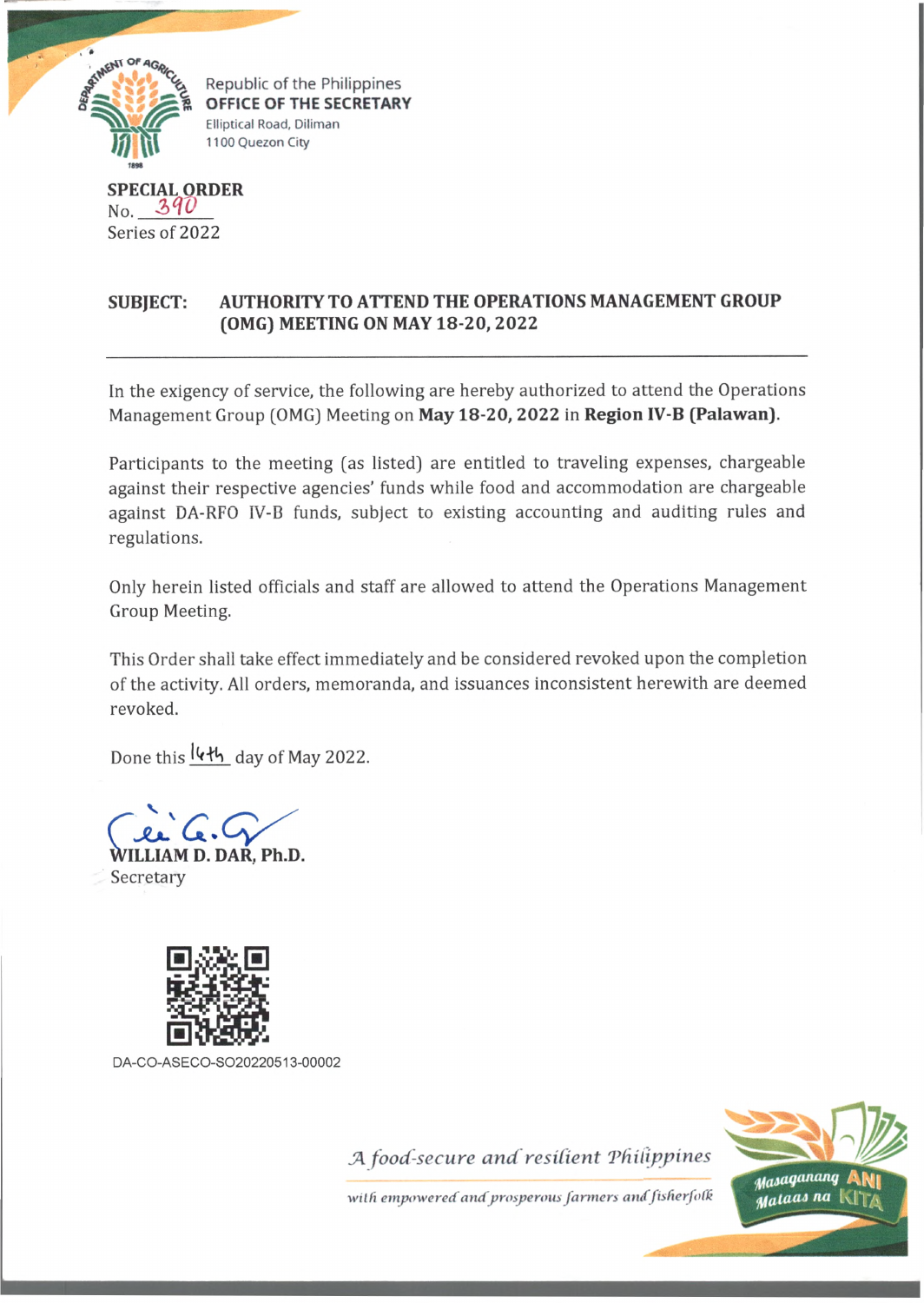| <b>OFFICE</b>                                                                       | <b>NAME</b>                 |
|-------------------------------------------------------------------------------------|-----------------------------|
| <b>Undersecretary for Operations</b>                                                | Ariel Cayanan               |
|                                                                                     | Marmie Zapata               |
| <b>Assistant Secretary for Operations</b>                                           | Arnel De Mesa               |
|                                                                                     | Airene Teodoro              |
|                                                                                     | Veejay Ruth Dayandayan      |
|                                                                                     | Jan Kathleen Punzalan       |
|                                                                                     | Gabriel Angelo Valeriano    |
| Assistant Secretary for the Visayas                                                 | Salvador Diputado           |
| <b>Assistant Secretary for Mindanao</b>                                             | Arlan Mangelen              |
| Field Operations Service - Office of the Director                                   | Bernadette F. San Juan      |
| <b>DA-NCR Operations</b>                                                            | <b>U-Nichols Manalo</b>     |
| Consultants                                                                         | Andrew Villacorta           |
|                                                                                     | Valentino Perdido           |
|                                                                                     | Frisco Malabanan            |
| Field Programs Coordination and Monitoring Division                                 | <b>Vener Dilig</b>          |
| (FPCMD)                                                                             | Vincent Chua                |
| Field Programs Operational Planning Division                                        | Lorna Villegas              |
| (FPOPD)                                                                             | Naomi Ann Rufino            |
| Special Projects Coordination Management and<br><b>Assistance Division (SPCMAD)</b> | Angelita Martir             |
| Rice Competitiveness Enhancement Fund - Project<br>Management Office (RCEF-PMO)     | Addie Deanne Alday          |
| DA-CARFO                                                                            | Cameron Odsey               |
|                                                                                     | Danilo Daguio               |
| DA-RFO I                                                                            | Nestor Domenden             |
|                                                                                     | Erlinda Manipon             |
| <b>DA-RFO II</b>                                                                    | Narciso Edillo              |
|                                                                                     | Roberto Busania             |
| <b>DA-RFO III</b>                                                                   | Crispulo Bautista Jr.       |
|                                                                                     | Eduardo Lapuz Jr.           |
| DA-RFO IV-A                                                                         | Abelardo Bragas             |
|                                                                                     | Marcos Aves Jr.             |
| DA-RFO IV-B                                                                         | Antonio Gerundio            |
|                                                                                     | <b>Elemer Ferry</b>         |
| DA-RFOV                                                                             | Rodel Tornilla              |
|                                                                                     | Luz Marcelino               |
| <b>DA-RFO VI</b>                                                                    | Remelyn Recoter             |
| DA-RFO VII                                                                          | Joel Elumba                 |
|                                                                                     | Cirilo Namoc                |
| <b>DA-RFO VIII</b>                                                                  | Angel Enriquez              |
|                                                                                     | Larry Sultan                |
|                                                                                     | <b>Andrew Rodolfo Orais</b> |
| <b>DA-RFOIX</b>                                                                     | Rad Donn Cedeño             |

 $\bar{C}$